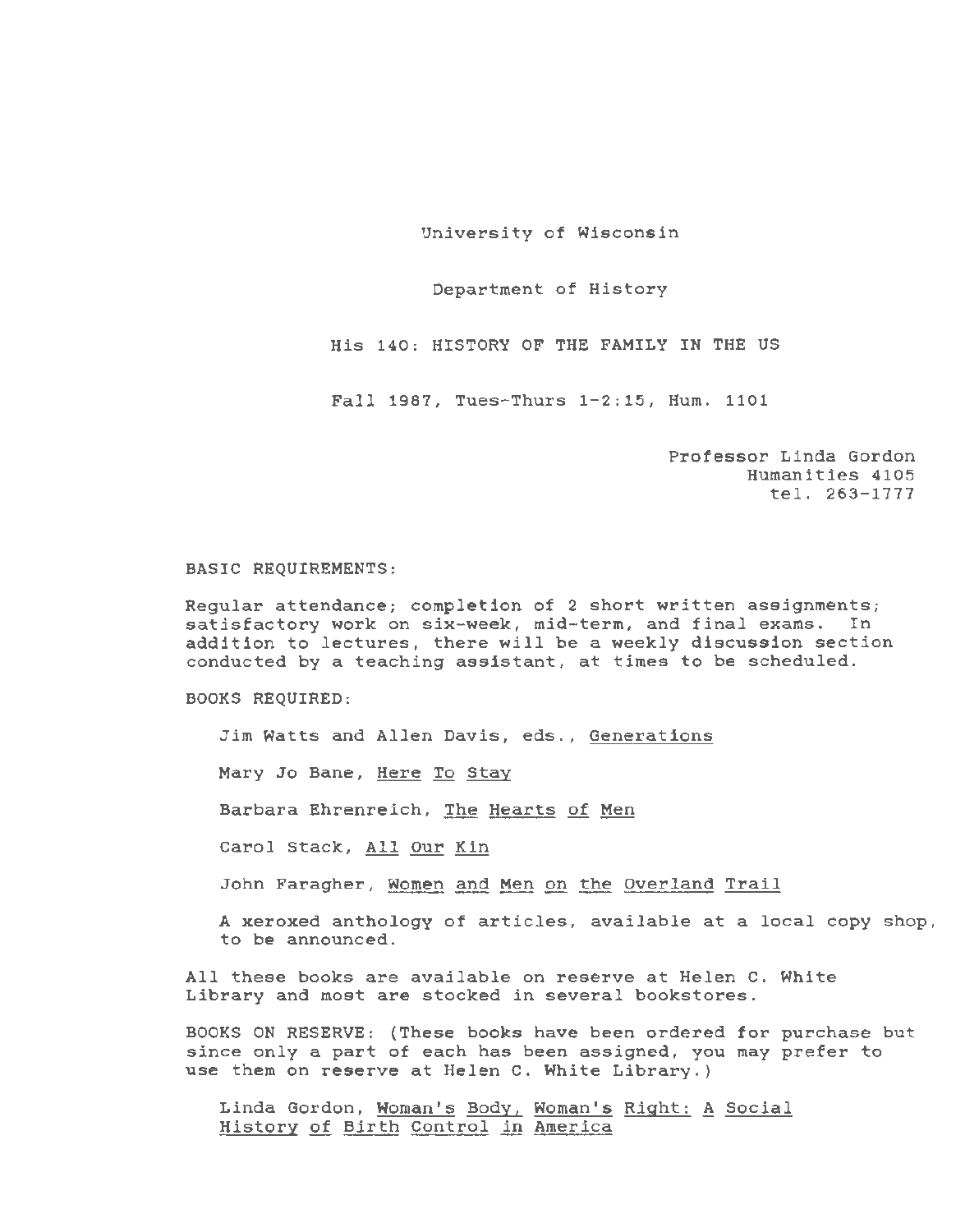One of several novels: Harriet Arnow, The Dollmaker, Anzia Yezierska, Breadgivers, Mario Puzo, The Fortunate Pilgrim, Alex Haley, Roots.

WRITTEN WORK REQUIRED:

--two short-answer exams, one at 6 weeks and another approximately at mid-semester --two short (3-4 page) papers required --a final take-home exam

## APPROXIMATE SCHEDULE

(PLEASE NOTE: Writing assignments are listed here to give you a sense of what they will be like and to remind you when they are due. They will be fully explained each time.)

Sept. 3. Introduction.

Sept. 8. What is a Family?

Reading due: Watts and Davis, Introduction Demos and Hareven articles in xeroxed reader.

UNIT I. THE TRADITIONAL FAMILY: FAMILY AS COMMUNITY, Sept. 10-17.

Sept. 10. The Family Economy: Free and Slave

Reading due: Watts and Davis, 23-36 Faragher, chapters 2 and 6. Genovese excerpt in xeroxed reader.

Sept. 15. The Families of Our Ancestors: Parents and Children .

Reading due: Watts and Davis, pp. 9-22, 39-46 Frederick Douglass, excerpt in xeroxed reader

Sept. 17. The Families of Our Ancestors: Men and Women.

Reading due: Gordon, Woman's Body, Woman's Right, chapter 2; chapter 1 optional. Faragher, chapter 3-5. White, chapter in xeroxed reader.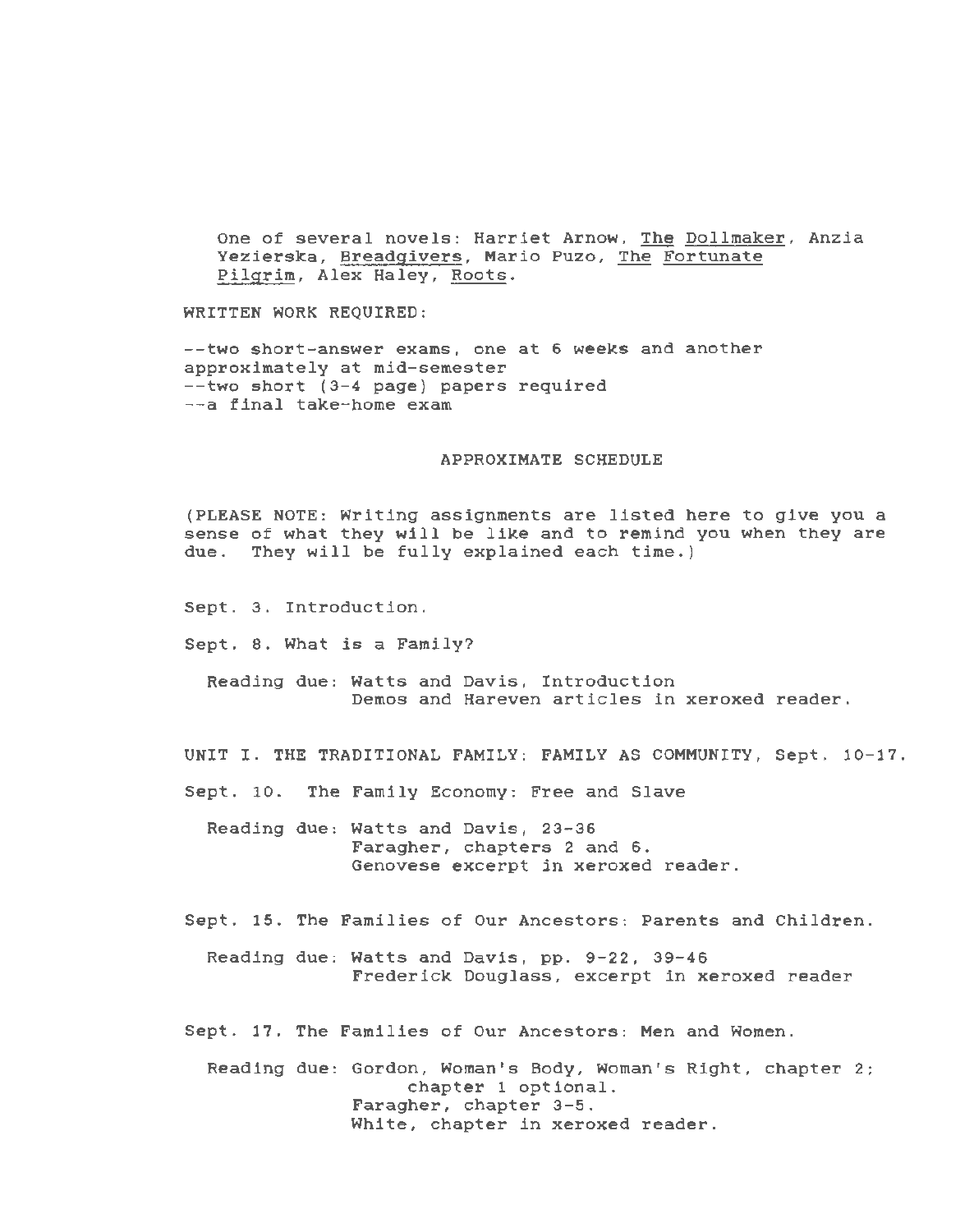UNIT II. THE FAMILY AS "REFUGE:" INDUSTRIAL SOCIETY.

Sept. 22. Wage Labor and the Families of Working People

Reading due: Early, Dudden and Tentler articles in xeroxed reader Sept. 24. No class.

Sept. 29. ASSIGNMENT #1 due, topics to be distributed.

Sept. 29. Immigration.

Reading due: Elizabeth Ewen, chapter in xeroxed reader Watts and Davis, pp. 53-102 (all of Part Three) "The Pashkas Eat Breakfast," in xeroxed reader Start to read the novel of your choice and plan to finish it by Nov. 12.

Oct. 1-6. The "Proper" Victorian Middle-Class Family: True Womanhood, True Manhood, and Sentimentalism.

Reading due: Welter, "Cult of True Womanhood," in xeroxed reader Smith-Rosenberg, "Female World of Love and Ritual" and Davy Crocket articles in xeroxed reader Gordon, chapter 5

Oct. 8. Six week exam, covering all reading and lecture due through Oct. 6.

UNIT III. FAMILY AS ENCOUNTER GROUP: THE 20TH CENTURY

Oct. 8-13. The "sexual revolution" of 1910-1930: birth control, sexual permissiveness, autombiles, and cosmetics.

Reading due: Gordon, chapters 9 and 10. Watts and Davis, pp. 121-133, 140-150, 160-62.

Oct. 15. The Great Depression of the 1930s: unemployment, migration, and family adaptation.

Reading due: Watts and Davis, Part Five. Story of the Raparka family, in xeroxed reader . Start to read Carol Stack, All Our Kin and finish it by Dec. 8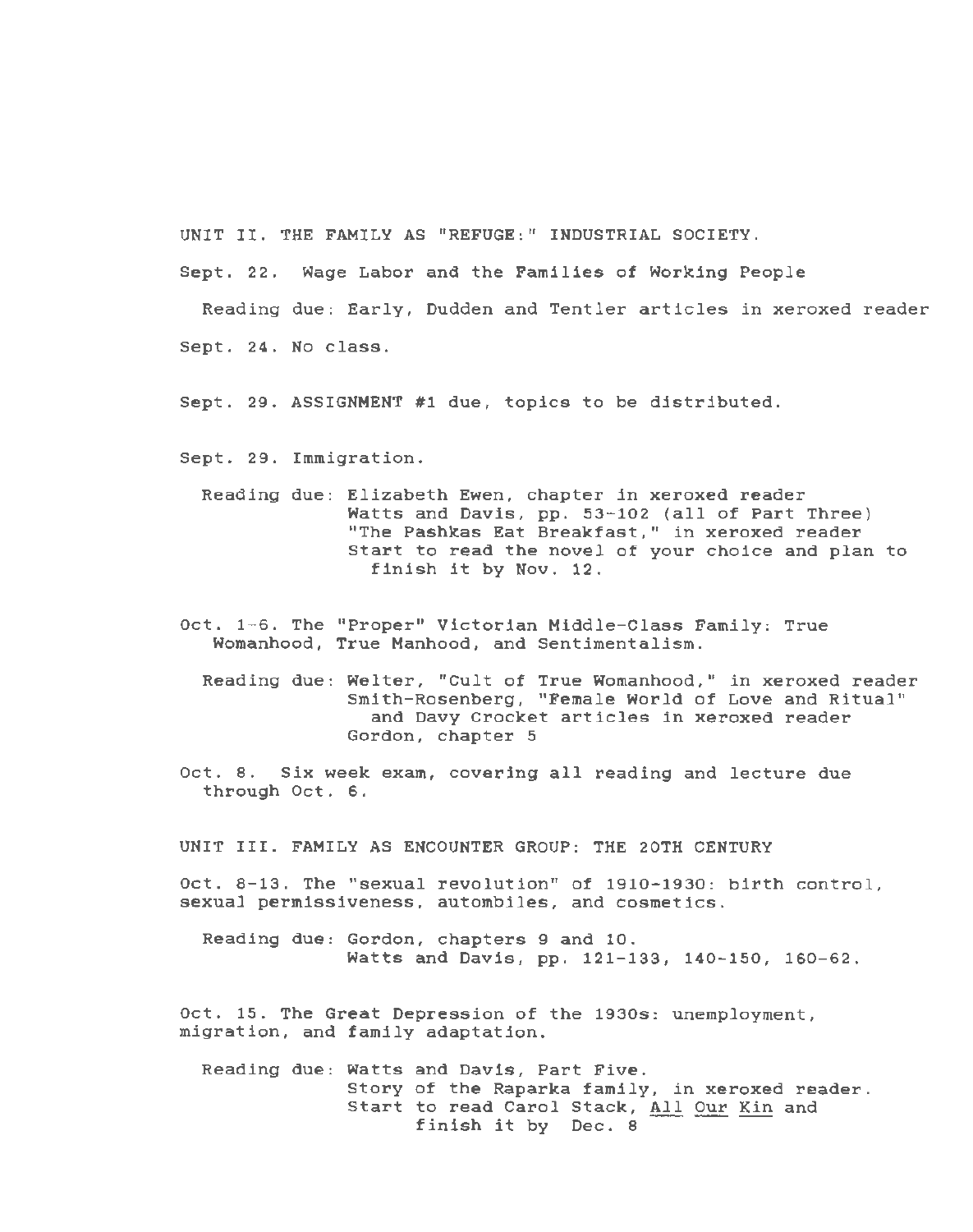Oct. 20. The Impact of World War II on the family.

Reading due: Gordon, chapter 12. Watts and Davis, Part Six.

Oct. 22. 1945-60. McCarthyism, Feminine Mystique, and the Family

Reading due: Ehrenreich, The Hearts of Men, chapters 3-5 Excerpts on the feminine mystique in xeroxed reader

UNIT IV. SOME PARTICULAR TOPICS.

Oct. 27-29. Childhood and Aging.

Reading due: Bane, chapters 1 and 3. In xeroxed reader, excerpts by Fischer, McLoughlin, Brooks and Simonsen Mrs. Pashka and the Truant Officer, in reader.

Nov. 3-5. Housing and Housework.

Reading due: Wright excerpt in xeroxed reader Clark, History of the Kitchen, xerox, to be available at a later date

Nov. 5: Mid-term exam.

Nov. 10. Female-Headed Households.

Reading due: Bane, chapters 2 and 4. Garcia and Bernard articles in xeroxed reader

Nov. 12-17. Family Problems and Expert Intervention.

Reading due: Gordon, "Family Violence, Feminism and Social Control" in xeroxed reader Review "Mrs. Pashka and the Truant Officer," in xeroxed reader.

Nov. 19. ASSIGNMENT #2 due. The topics, to be announced, will be based on the general reading and the novel you have chosen.